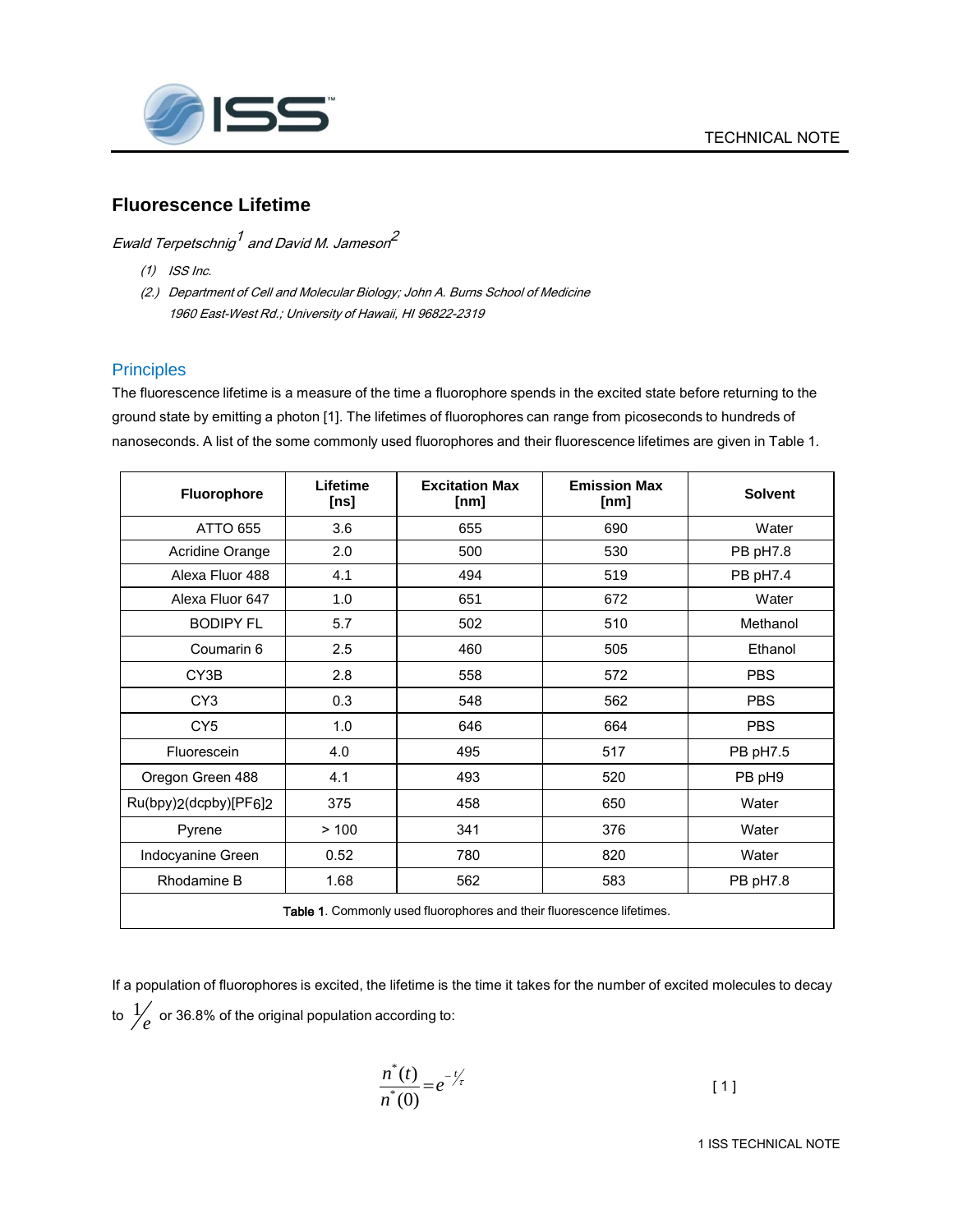As shown in the intensity decay figure (Figure 1), the fluorescence lifetime, t, is the time at which the intensity has decayed to  $\frac{1}{2}$  $_e^\prime$  of the original value. The decay of the intensity as a function of time is given by:<br> $e$ 

$$
I(t) = \alpha e^{-\frac{t}{\tau}}
$$

Where  $I(t)$  is the intensity at time  $t$  ,  $\alpha$  is a normalization term (the pre-exponential factor) and  $\tau$  is the lifetime. Knowledge of the excited state lifetime of a fluorophore is crucial for quantitative interpretations of numerous fluorescence measurements such as quenching, polarization and FRET.

Excited state lifetimes have traditionally been measured using the "time domain" method or the "frequency domain" method.

## Time-domain method

In the time domain method, the sample is illuminated with a short pulse of light and the intensity of the emission versus time is recorded. Originally, these short light pulses were generated using flashlamps that had widths on the order of several nanoseconds. Modern laser sources can now routinely generate pulses with widths on the order of picoseconds or shorter.





If the decay is a single exponential and the lifetime is long compared to the exciting light, then the lifetime can be determined directly from the slope of the curve. If the lifetime and the excitation pulse width are comparable, some type of deconvolution method must be used to extract the lifetime.

Great effort has been expended on developing mathematical methods to "deconvolve" the effect of the exciting pulse shape on the observed fluorescence decay (see, for example, many chapters in [2]). With the advent of very fast laser pulses these deconvolution procedures became less important for most lifetime measurements, although they are still required whenever the lifetime is of comparable duration to the light pulse.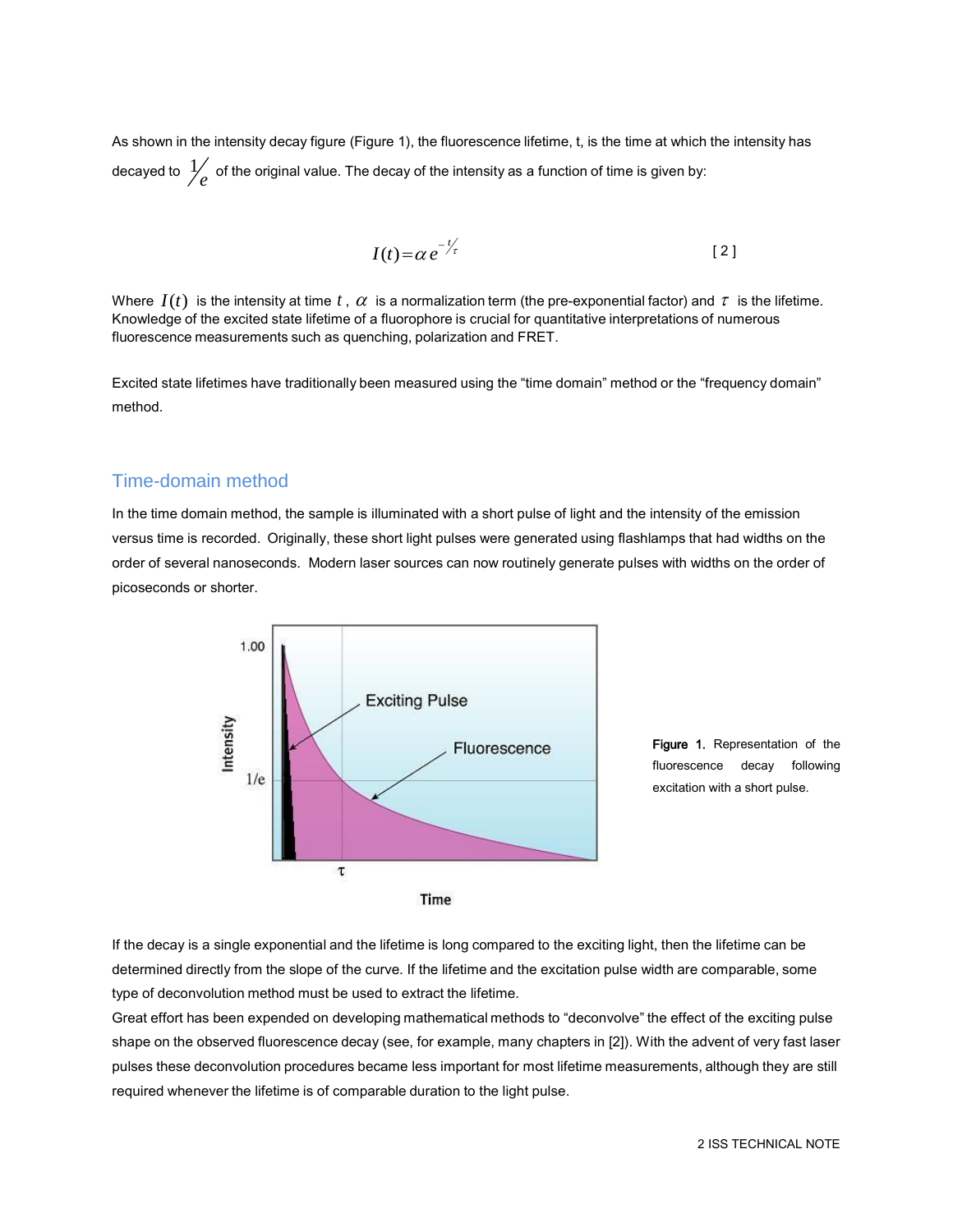#### Frequency-domain method

In frequency-domain the excitation light is described by:

$$
E(t) = E_0 \left[ 1 + M_E \sin \omega t \right]
$$
 [3]

where  $\,(t)$  and  $\,E_{_0}\,$  are the intensities at time t and time 0,  $\,M_{\,E}$  is the modulation factor and  $\,\omega\!=\!2\pi\nu\,$  is the modulation frequency of the light beam. Figure 2 displays schematically the excitation intensity against time and the fluorescence against time.



Figure 2. The excitation light is in blue; the fluorescence, in red, displays a demodulation and a phase shift with respect to the excitation light.

The fluorescence is demodulated and it is phase-sgifted with respect to the excitation beam. The relative demodulation, M, of the emission is then:

$$
M = \frac{\left(\frac{AC}{DC}\right)_{EM}}{\left(\frac{AC}{DC}\right)_{EX}} = \frac{1}{\sqrt{1 + \left(\omega \tau\right)^2}}
$$
 [4]

And the phase shift is:

$$
\varphi = t g^{-1} (\omega \tau) \tag{5}
$$

Both relationships are related to the decay time  $\tau$ . The instrumentation measures the demodulation and the phase shift at different modulation frequencies (typically 15-20); the data are fitted against a theretical model.

Thus using the phase shift and relative modulation one can determine a phase lifetime  $\tau_p$  and a modulation lifetime τ<sub>M</sub>. If the fluorescence decay is a single exponential, then τ<sub>p</sub> and τ<sub>M</sub> will depend upon the modulation frequency, i.e.,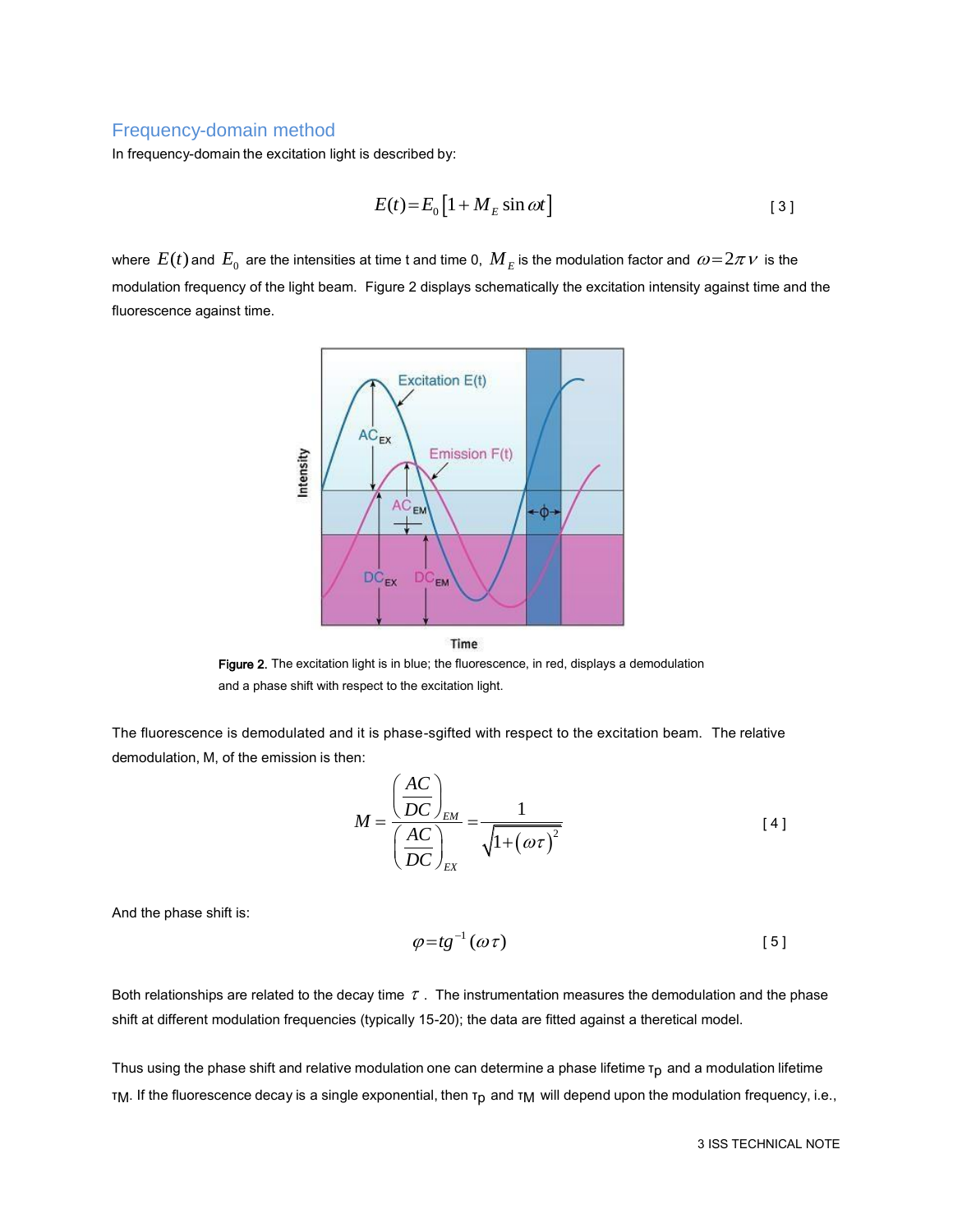$$
\tau_{P}(\omega_{1}) < \tau_{P}(\omega_{2}) \tag{6}
$$

The differences between  $\tau_{_P}$  and  $\tau_{_M}$  and their frequency dependence form the basis of the methods used to analyze for lifetime heterogeneity, i.e., the component lifetimes and amplitudes.

One must be careful to distinguish the term fractional contribution to the total intensity  $f$  from  $\alpha$  , the preexponential term referred to earlier in the time domain. The relation between these two terms is given by:

$$
f_i = \frac{\alpha_i \tau_i}{\sum_j \alpha_j \tau_j} \tag{7}
$$

where j represents the sum of all components,  $\alpha$  their pre-exponential factors and  $\tau$  are the lifetimes of these components.

#### Analysis

Multifrequency phase and modulation data are usually analyzed using a non-linear least squares methods in which the actual phase and modulation ratio data (not the lifetime values) are fitted to different models such as single or

multiple exponential decays. The quality of the fit is then judged by the reduced chi-square value (
$$
\chi^2
$$
):  
\n
$$
\chi^2 = \frac{1}{\nu} \left\{ \sum_{j=1}^{N} \left[ \frac{\varphi^j(\omega) - \varphi^C(\omega)}{\sigma_{\varphi}} \right]^2 + \sum_{j=1}^{N} \left[ \frac{m^j(\omega) - m^C(\omega)}{\sigma_M} \right]^2 \right\}
$$
 [8]

where:

| N                              | Total number of frequencies                                                               |
|--------------------------------|-------------------------------------------------------------------------------------------|
| $\mathcal V$                   | Number of degrees of freedom of the system. Since the number of data points is twice the  |
|                                | number of frequencies, $V = 2N - p$ where p is the number of variables.                   |
| $\sigma_{\phi}$ , $\sigma_{M}$ | Uncertainties used in the phase and modulation values. It was found that the experimental |
|                                | result is not strongly dependent on $\sigma_{\phi}$ and $\sigma_{M}$ .                    |
| $\phi^j(\omega)$               | Measured frequency-dependent values of phase angle                                        |
| $m^j(\omega)$                  | Measured frequency-dependent values of demodulation                                       |
| $\phi^C(\omega)$               | Calculated frequency-dependent values of phase angle                                      |
| $m^C(\omega)$                  | Calculated frequency-dependent values of demodulation                                     |

In addition to decay analysis using discrete exponential decay models, one may also choose to fit the data to distribution models. In this case, it is assumed that the excited state decay characteristics of the emitting species actually results in a large number of lifetime components. Shown below is a typical lifetime distribution plot for the case of a single tryptophan containing protein – Human Serum Albumin.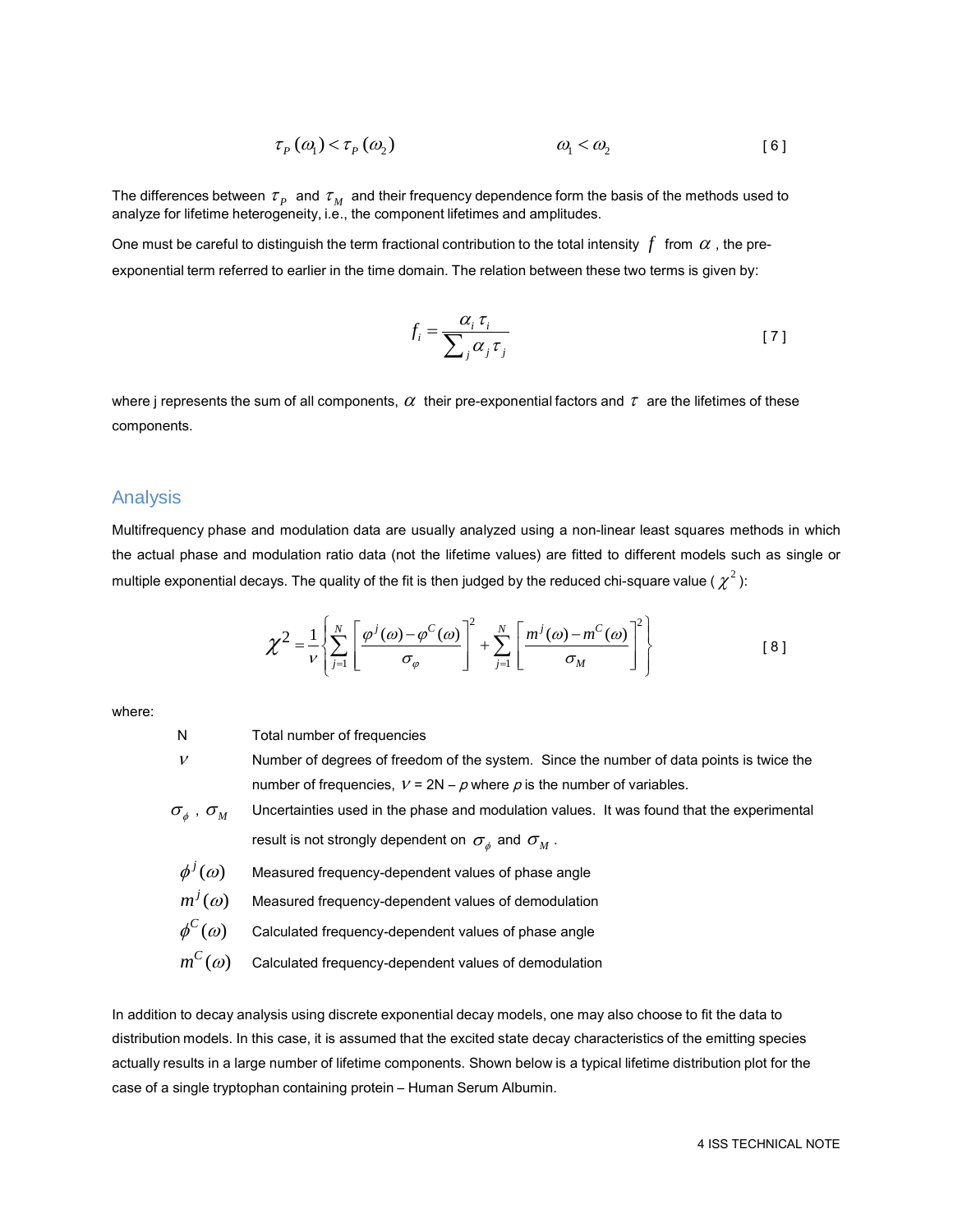

Figure 3. The plots show the frequency response curves (phase and modulation vs. modulation frequency) for Human Serum Albumin (left). The excitation source was a 300-nm UV-LED; the emission was collected through a WG320 high-pass filter at a temperature of 20°C. Lifetime analysis was performed using a Lorentzian distribution (center at 5.4 ns, width = 2.9 ns, fractional distribution = 98%) and a second discrete component ( $t = 0.51$  ns and fractional contribution = 0.02%). For a review of HSA lifetime studies see [3].

The distribution shown here is Lorentzian, but depending on the decay kinetics of the system, different types of distributions, e.g., Gaussian, or asymmetric distributions (Planck), may be utilized. This approach to lifetime analysis is described in [4].

#### **Applications**

#### **Fluorescence Lifetime Assays**

The fluorescence lifetime (FLT) has been widely utilized for the characterization of fluorescence species and in biophysical studies of proteins, e.g. the distances between particular amino-acid residues by Foerster Resonance Energy-Transfer (FRET). FLT is a parameter that is mostly unaffected by inner filter effects, static quenching and variations in the fluorophore concentration. For this reason FLT can be considered as one of the most robust fluorescence parameters, and therefore it is advantageous in clinical and high throughput screening (HTS) applications where it is necessary to discriminate against the high background fluorescence from biological samples. Also FLT offers more leverage with regards to multiplexing. The ability to discriminate between two fluorophores with similar spectra but different lifetimes is another way to increase the number of parameters to be measured (see, for example [5]).

Several mechanisms can be utilized for the development of lifetime-based assays. There are the simple binding assays, where binding of 2 components (one being fluorescently labeled) is accompanied by a FLT-change. Another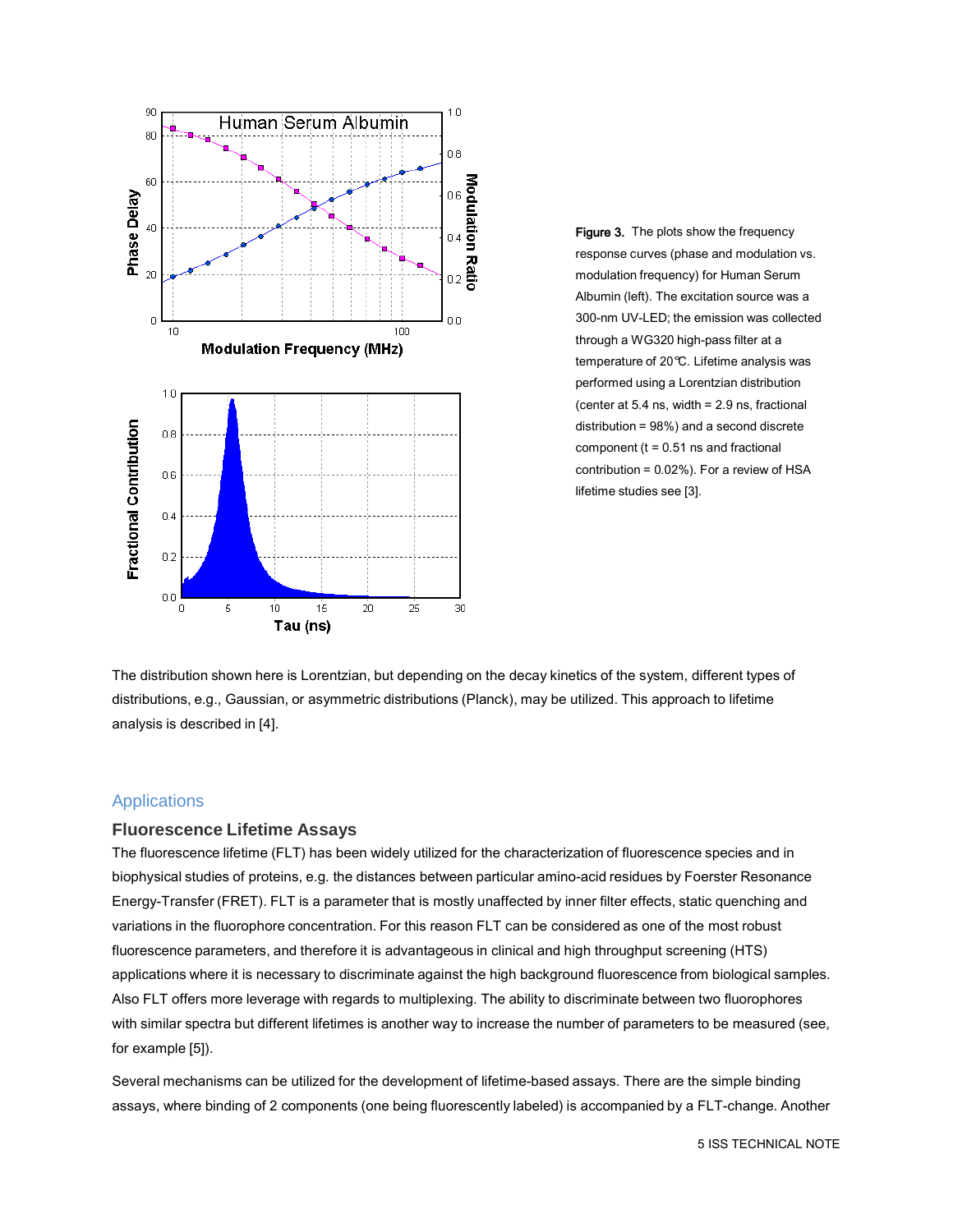scenario would be a quench-release type assay where the quenched species has low but finite fluorescence but is initially present in large excess. If the fluorescence compound is released (binding to a complementary DNA strand (Molecular Beacon) or by an enzymatic reaction) the lifetime of the system increases. Finally, FLT is a powerful method to measure energy transfer efficiency in FRET (fluorescence resonance energy transfer) assays, circumventing the issue of spectral cross talk between donor and acceptor, by using a non-fluorescent acceptor.

#### **Fluorescence Lifetime Sensing**

Most of the fluorescence sensors and assays that are in use today are based on intensity measurements. Though these methods are easier to implement they lack robustness and they require frequent calibration [6]. Many difficulties that are associated with intensity-based measurements can be circumvented using lifetime-based measurements. Lifetime-based measurements have the advantage that they are independent of the fluorescence intensity. In past 10 years many probes that exhibit analyte-sensitive fluorescence lifetime changes have been identified and characterized. Some of these probes are listed in Table 2. For a detailed discussion on lifetime-based sensing we refer you to the book chapter "Lifetime-based Sensing" in [6].

### **Fluorescence Lifetime Imaging**

Fluorescence lifetimes also offer opportunities in fluorescence microscopy where the local probe concentration cannot be controlled. FLIM allows image contrast to be created based on the fluorescence lifetime of a probe at each point of the image. Typical examples are the mapping of cell parameters such as pH, ion concentrations or oxygen saturation by fluorescence quenching, fluorescence resonance energy transfer (FRET), or photon-induced energy transfer (PET). Examples of biological applications of lifetime imaging technology include scanning of tissue surfaces, photodynamic therapy, DNA chip analysis, skin imaging and others (see, for example [7]).

| <b>Fluorescent</b>  | <b>Mean Lifetime</b> |       | <b>Absorption Max</b> |       | <b>Emission Max</b> |       |
|---------------------|----------------------|-------|-----------------------|-------|---------------------|-------|
| <b>Probes</b>       | [ns]                 |       | [nm]                  |       | [nm]                |       |
|                     | free                 | bound | free                  | bound | free                | bound |
| a) Calcium Probes   |                      |       |                       |       |                     |       |
| Fura-2              | 1.09                 | 1.68  | 362                   | 335   | 500                 | 503   |
| Indo-1              | 1.4                  | 1.66  | 349                   | 331   | 482                 | 398   |
| Ca-Green            | 0.92                 | 3.66  | 506                   | 506   | 534                 | 534   |
| Ca-Orange           | 1.20                 | 2.31  | 555                   | 555   | 576                 | 576   |
| Ca-Crimson          | 2.55                 | 4.11  | 588                   | 588   | 610                 | 612   |
| Quin-2              | 1.35                 | 11.6  | 356                   | 336   | 500                 | 503   |
| b) Magnesium Probes |                      |       |                       |       |                     |       |
| Mg-Quin-2           | 0.84                 | 8.16  | 353                   | 337   | 487                 | 493   |
| Mg-Green            | 1.21                 | 3.63  | 506                   | 506   | 532                 | 532   |
|                     |                      |       |                       |       |                     |       |
| c) Potassium Probe  |                      |       |                       |       |                     |       |
| <b>PBFI</b>         | 0.52                 | 0.59  | 350                   | 344   | 546                 | 504   |
|                     |                      |       |                       |       |                     |       |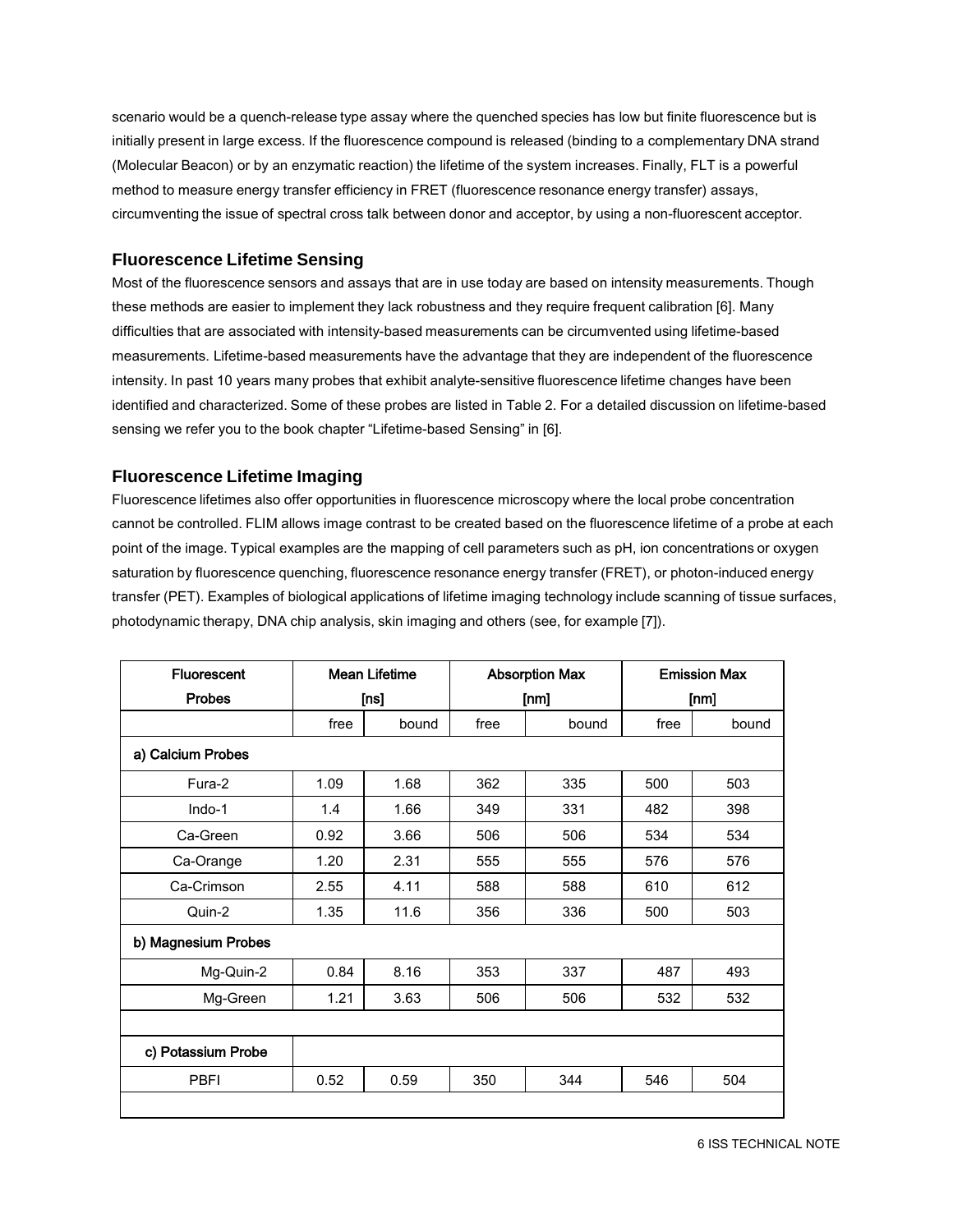| d) Sodium Probe                                                                                 |      |      |     |     |     |     |
|-------------------------------------------------------------------------------------------------|------|------|-----|-----|-----|-----|
| Sodium Green                                                                                    | 1.13 | 2.39 | 507 | 507 | 532 | 532 |
|                                                                                                 |      |      |     |     |     |     |
| e) pH Probes                                                                                    |      |      |     |     |     |     |
| SNAFL-1                                                                                         | 1.19 | 3.74 | 539 | 510 | 616 | 542 |
| Carboxy-SNAFL-1                                                                                 | 1.11 | 3.67 | 540 | 508 | 623 | 543 |
| Carboxy-SNAFL-2                                                                                 | 0.94 | 4.60 | 547 | 514 | 623 | 545 |
| Carboxy-SNARF-1                                                                                 | 1.51 | 0.52 | 576 | 549 | 638 | 585 |
| Carboxy-SNARF-2                                                                                 | 1.55 | 0.33 | 579 | 552 | 633 | 583 |
| Carboxy-SNARF-6                                                                                 | 1.03 | 4.51 | 557 | 524 | 635 | 559 |
| Carboxy-SNARF-X                                                                                 | 2.59 | 1.79 | 575 | 570 | 630 | 600 |
| Resorufin                                                                                       | 2.92 | 0.45 | 571 | 484 | 587 | 578 |
| <b>BCECF</b>                                                                                    | 4.49 | 3.17 | 503 | 484 | 528 | 514 |
| Table II. Spectral properties (absorption and emission maxima) and mean lifetime for ion probes |      |      |     |     |     |     |

#### Books and Book Chapters related to Fluorescence Lifetime

- 1. Lakowicz, J.R. (1999). Principles of Fluorescence Spectroscopy, 2nd Edition, Kluwer Academic/Plenum Publishers, New York.
- 2. Valeur, B. (2002). Molecular Fluorescence. Wiley-VCH Publishers.
- 3. Herman B. (1998). Fluorescence Microscopy, 2nd Edition, Springer-Verlag, New York.
- 4. Baeyens W.R.G., de Keukeleire, D., Korkidis, K. (1991). Luminescence techniques in chemical and biochemical analysis, M. Dekker, New York.
- 5. Jameson, D. M. and Hazlett, T.L. (1991). Time-Resolved Fluorescence in Biology and Biochemistry, in Biophysical and Biochemical Aspects of Fluorescence Spectroscopy (Dewey, Ed.) Plenum Press, New York.

#### References

- 1 Weber, G.; in Hercules, D.M. Fluorescence and Phosphorescence Analysis. Principles and Applications, Interscience Publishers (J. Wiley & Sons), New York, pp. 217-240 (1966).
- 2. Cundall, R.B. and Dale, R.E. (Eds.). Time-Resolved Fluorescence Spectroscopy in Biochemistry and Biology (Nato Advanced Science Institutes Series. Series a, Life Sciences; Vol. 69, Plenum Pub Corp, New York (1983).
- 3. Helms, M.K., Petersen, C.E., Bhagavan, N.V., Jameson, D.M.; Time-resolved fluorescence studies on sidedirected mutants of human serum albumin. FEBS letters, 408, 67-70 (1997).
- 4. Alcala, J. R., Gratton E. and Prendergast, F.G.; Fluorescence lifetime distributions in proteins. Biophys. J. 51, 597-604 (1987).
- 5. Gratton E. and Jameson, D.M.; New approach to phase and modulation resolved spectra. Anal. Chem. 57, 1694-1697 (1985).
- 6. Szmacinski H. and Lakowicz, J.R.; Topics in Fluorescence Spectroscopy: Vol. 4. Probe Design and